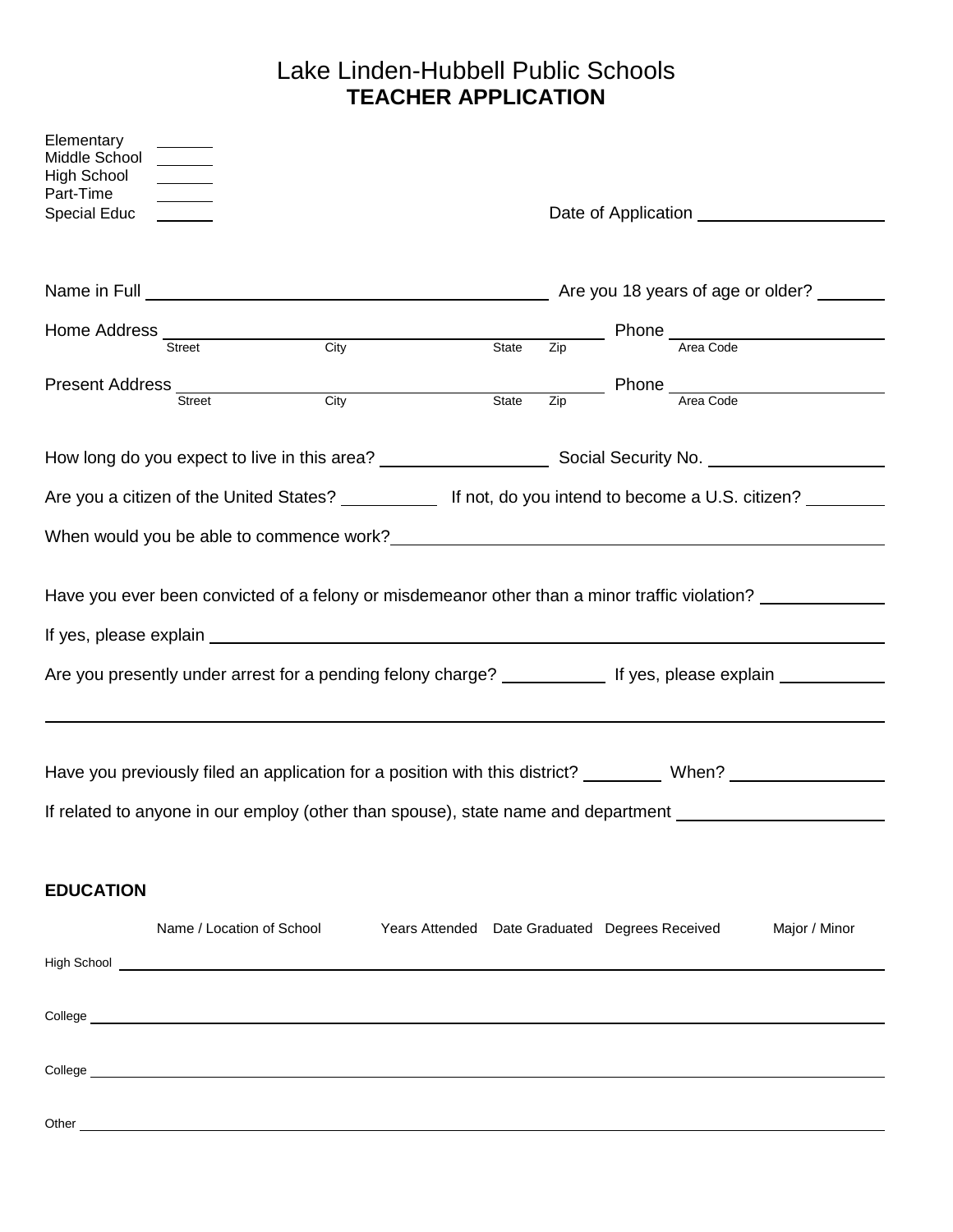## **CERTIFICATION AND LICENSING**

|                                 | What Certificate do you hold to teach in the Public Schools of this State? ___________________________________ |                  |              |                       |  |
|---------------------------------|----------------------------------------------------------------------------------------------------------------|------------------|--------------|-----------------------|--|
|                                 |                                                                                                                |                  |              |                       |  |
|                                 |                                                                                                                |                  |              |                       |  |
|                                 |                                                                                                                |                  |              |                       |  |
|                                 | State grade preferred if applicant for early or later elementary teaching ___________________________________  |                  |              |                       |  |
|                                 |                                                                                                                |                  |              |                       |  |
|                                 |                                                                                                                |                  |              |                       |  |
| <b>WORK HISTORY</b>             |                                                                                                                |                  |              |                       |  |
|                                 |                                                                                                                |                  |              |                       |  |
|                                 |                                                                                                                |                  |              |                       |  |
|                                 |                                                                                                                |                  |              |                       |  |
| Employer<br>Name / Address      | Phone No.                                                                                                      | From<br>To       | Type of Work | Reason for<br>Leaving |  |
|                                 |                                                                                                                |                  |              |                       |  |
|                                 | Have you ever been denied tenure, dismissed, asked to resign or refused re-employment as a teacher?            |                  |              |                       |  |
|                                 |                                                                                                                |                  |              |                       |  |
|                                 |                                                                                                                |                  |              |                       |  |
| <b>U.S. MILITARY EXPERIENCE</b> |                                                                                                                |                  |              |                       |  |
| <b>Branch of Service</b>        | Rank / Position                                                                                                | Dates of Service |              | Years                 |  |
|                                 |                                                                                                                |                  |              |                       |  |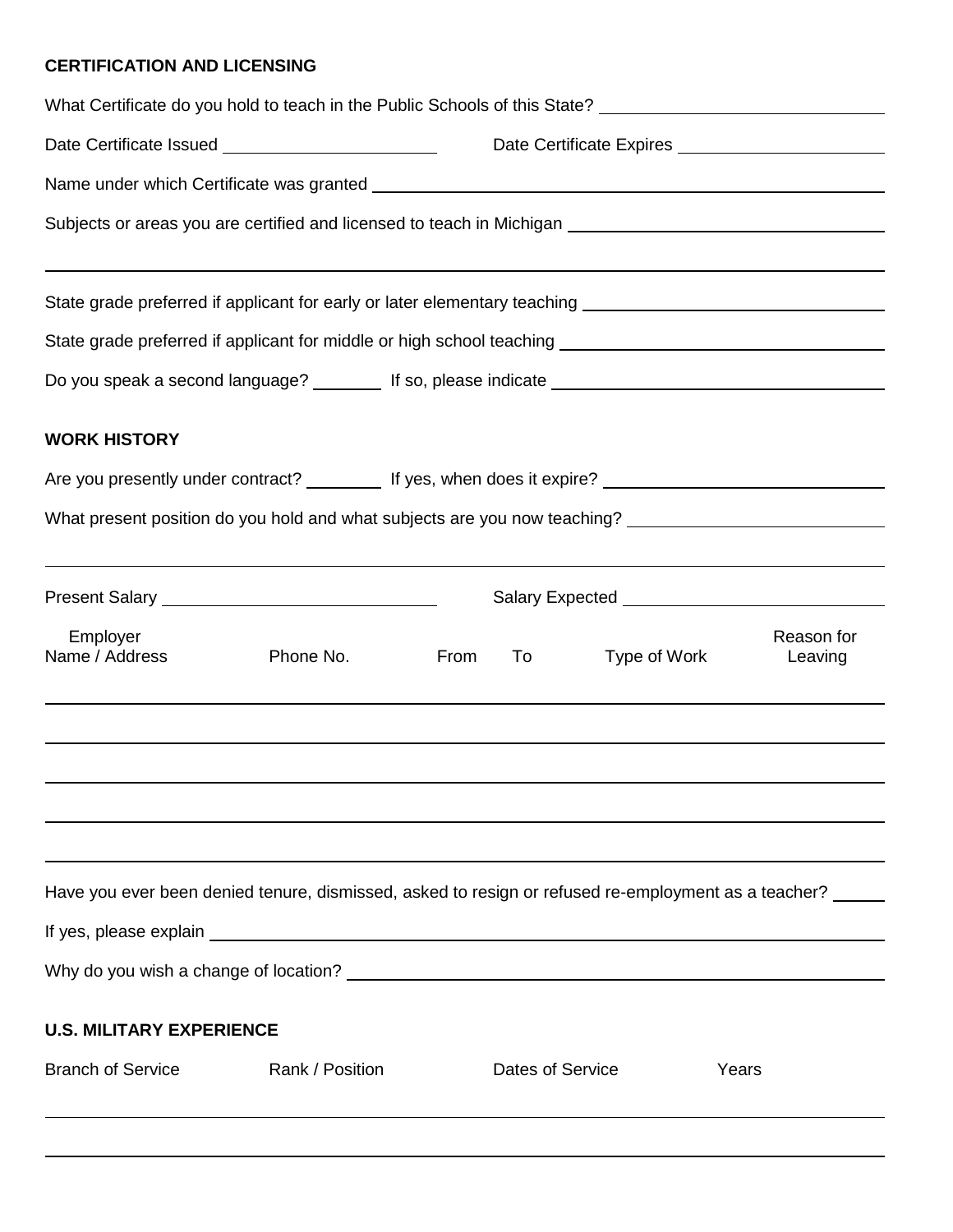## **EXPERIENCE WORKING WITH YOUTHS**

List experience you have had working with youths of school age, such as summer camp, counseling, etc.

|                  | List in order of preference the subjects you are qualified to teach ________________________________                                            |           |
|------------------|-------------------------------------------------------------------------------------------------------------------------------------------------|-----------|
|                  | What Co-curricular activities are you qualified and willing to coach? National Co-curricular activities are you qualified and willing to coach? |           |
|                  | ,我们也不会有什么。""我们的人,我们也不会有什么?""我们的人,我们也不会有什么?""我们的人,我们也不会有什么?""我们的人,我们也不会有什么?""我们的人                                                                |           |
|                  |                                                                                                                                                 |           |
|                  | REFERENCES (Work experience, academic, personal. Do not name relatives.)                                                                        |           |
| Name             | Address                                                                                                                                         | Phone No. |
|                  |                                                                                                                                                 |           |
|                  | What further information would assist the evaluation of your candidacy? ____________________________                                            |           |
| <b>Optional:</b> | Do you have any medical, mental or physical conditions which need to be considered should you<br>be employed by this district?<br>Yes           | No        |
|                  | REQUIREMENTS: 1. Physical Examination<br>2. Criminal records check, required as per State Law                                                   |           |
|                  |                                                                                                                                                 |           |

I hereby authorize the investigation of all statements contained in this application. Permission is given to contact references and employers. I understand that this application will become part of my permanent file and that any misrepresentation, misleading or untruthful statement or omission is cause for dismissal.

Date Signature